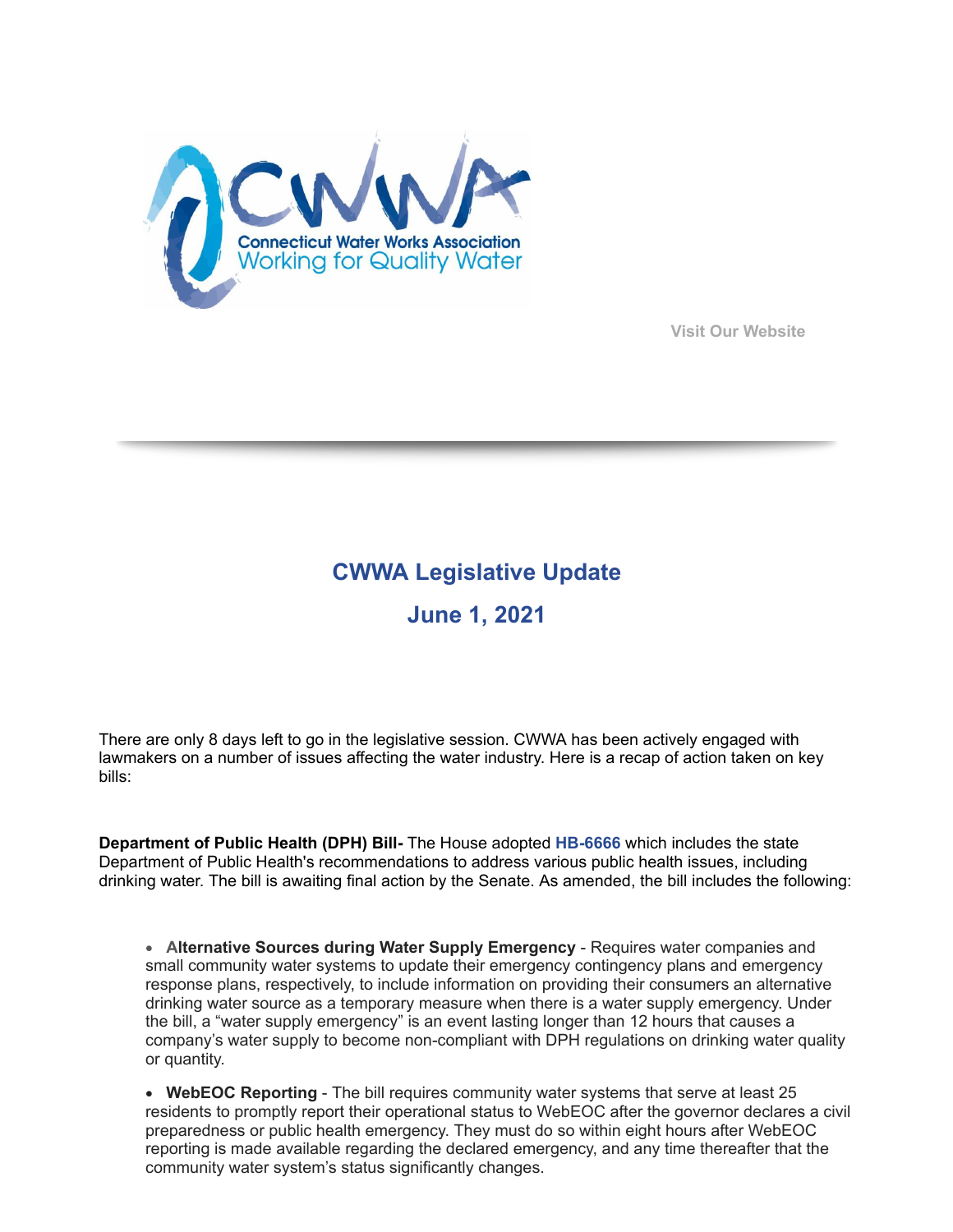· **Tier 1 Notices** - Requires water companies to provide Tier 1 Notices to customers in the languages predominantly spoken in their service area and update their emergency response plans that they submit to DPH under existing law to include information on the provision of these multilingual communications. *Note: This is consistent with EPA's Public Notification Rule which requires water companies that have a a large proportion of non-English speaking consumers to include information in the appropriate language(s) regarding the importance of the notice or a telephone number or address where consumers may contact to obtain a translated copy of the notice or assistance in the appropriate language.*

· **Replacement Wells** - Provides DPH with more flexibility to approve a replacement well if the well is: 1) needed by the water company to maintain and provide safe and adequate water to customers; 2) located in an aquifer of adequate water quality, as determined by historical water quality data from the supply source it is replacing; and 3) in a more protected location than the supply source it is replacing, as determined by DPH.

· **Notification of Projects in Watersheds and Aquifer Protection Areas** - Broadens the circumstances under which applicants must notify water companies and DPH about certain projects in watersheds and aquifer protection areas, and requires the applicants to notify DPH by email.

· **Environmental Laboratories** - Requires environmental laboratories to notify small community water systems of test results that violate EPA national primary drinking water standards within 24 hours and requires such systems to notify DPH within 24 hours of receiving the test result.

· **Notification to Tenants and Lessees** - Requires commercial and residential property owners to notify tenants and lessees whenever a property's water supply is tested and exceeds any maximum contaminant level in state regulation or DPH's state drinking water action level list.

**Sewer Liens - Assignment and Foreclosure** - The state Senate approved **[SB-968](https://r20.rs6.net/tn.jsp?f=001MsP13eAtqIy7jB5z0p4hziX5hbLwAW0-33Y3GCrdRBJUWzHBpxTotPFAASawbVNChQP-Jfs-vrQqK7f_2FqjPneWcPSN0nhOnksB2nByAEFPa4fveDJrvQTEWF5KmJzpMYzifbNBjuvWVhnjj9XusDbBYdj70MofdaPsAw7H71qUakJFY8HtFcd-6Ez6E2o1-TJHhEoCwlU=&c=BWRFngFcmGxyKj3rN110umvDqptRTrY1SFhYuMvz1tpWiNcPuc8Kfw==&ch=FIe6BX-220RuAoGFDvDizglrzauJMRjNAfTe7abh8GDRrm388RCLDg==)** which provides that liens on owner-occupied property for municipal or regional sewer or water pollution control authority (WPCA) assessments or charges are not assignable or subject to certain enforcement actions until the principal exceeds \$4,000 or the delinquency is at least four years old. The bill is awaiting action in the House.

**PFAS - Firefighting Foam & Food Packaging - [SB-837](https://r20.rs6.net/tn.jsp?f=001MsP13eAtqIy7jB5z0p4hziX5hbLwAW0-33Y3GCrdRBJUWzHBpxTotPFAASawbVNCa87v5y9QI77oMnYuMTn7dkQTXt86iHZzeQ-gmlaYfFt082f61qTa7E6N_6txYXwwPryDpRBANJ7sFyRrIiHFRTO3PIXEUtrTb61ia2xJFaHT1SddbiZZEVjyeRYUNFptOzI9MB6RnnI=&c=BWRFngFcmGxyKj3rN110umvDqptRTrY1SFhYuMvz1tpWiNcPuc8Kfw==&ch=FIe6BX-220RuAoGFDvDizglrzauJMRjNAfTe7abh8GDRrm388RCLDg==) generally prohibits (1) using class B firefighting** foam with intentionally added perfluoroalkyl or polyfluoroalkyl substance (PFAS) and (2) offering for sale or promotional purposes food packaging with PFAS intentionally introduced during manufacturing or distribution. The bill was approved by the Senate on consent and is expected to win passage in the House.

CWWA will provide a legislative wrap-up at the upcoming June 22 workshop.

*Questions? Please contact Betsy Gara at 860-841-7350 or via e-mail at [gara@gmlobbying.com](mailto:gara@gmlobbying.com).*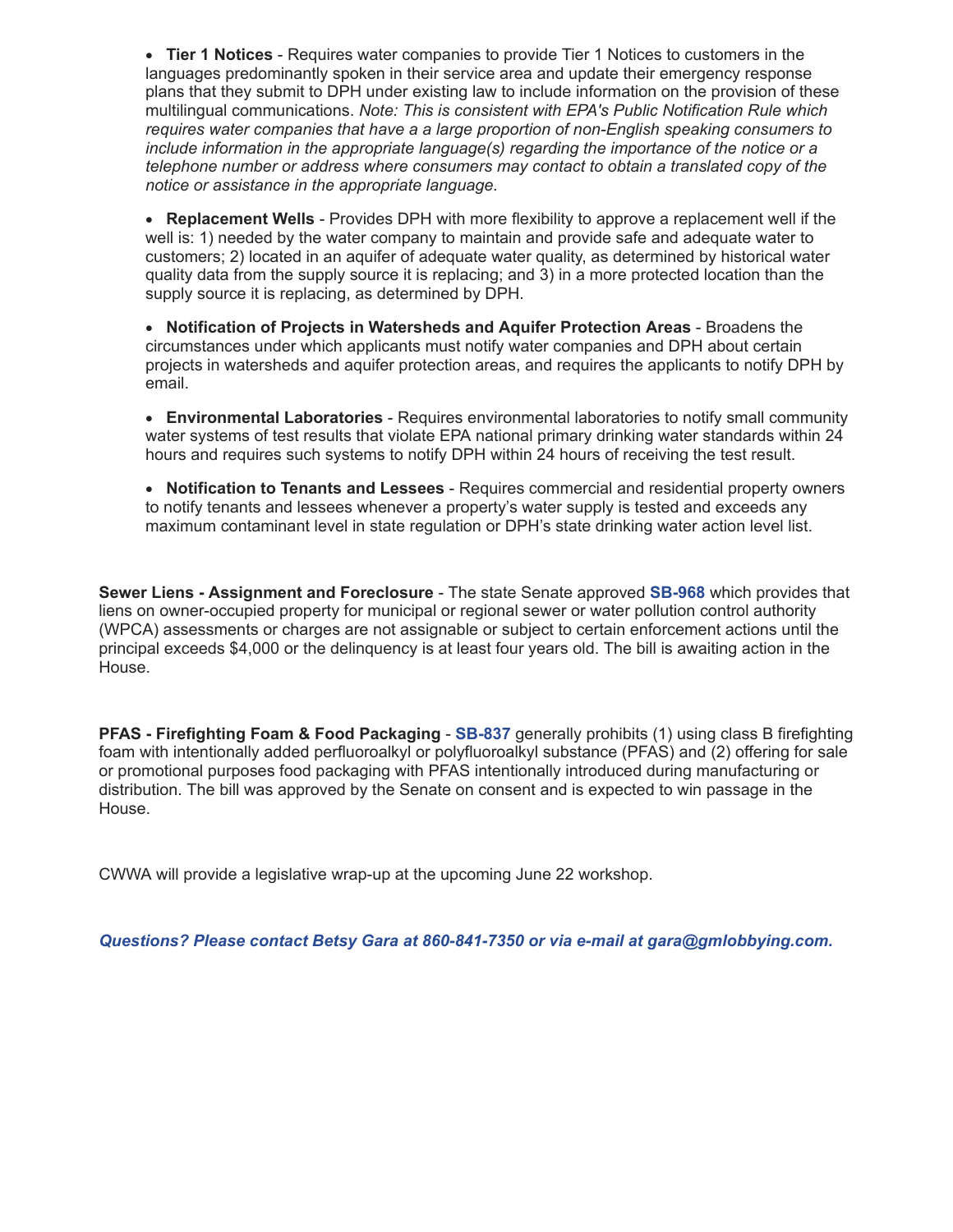## **Register Today! CWWA's New & Emerging Issues Workshop**

**June 22, 9:00 a.m. - Noon**

## **Don't miss this informative workshop!**

**Attendees will have the opportunity to hear from the experts about:**

· **Revised Lead & Copper Rule - Preparing your Inventory of Lead Service Lines and Other Compliance Issues**

- · **CT's Approach to Addressing PFAS**
- · **PFAS The View from Up North: Lessons Learned from Other States**
- · **New State Laws affecting Water Utilities**
- · **State and Federal Infrastructure Funding**

**Registration Fee: Members - \$25; Non-Members - \$50**

**Sponsorships: Members - \$425; Non-Members - \$575**

**[REGISTER TODAY!](https://r20.rs6.net/tn.jsp?f=001MsP13eAtqIy7jB5z0p4hziX5hbLwAW0-33Y3GCrdRBJUWzHBpxTotOu1QTzc5KtAVU-QvDpOumLnsgAyJPhggshwS7FEY2K3kQKAzOMr_dLm2tPK1PP6vUhk8r_3Fm0H_xDr_ZIPKJ5hyp7b8N37Vjt1pCoHQtSG8n98XVnMuirEkMpRLhbK_UOvuikrS8nYtRSUTE7UdlDFEL5xt6zprcrUobp27KES1wH-Qi07DxrYLGm3yZolvg==&c=BWRFngFcmGxyKj3rN110umvDqptRTrY1SFhYuMvz1tpWiNcPuc8Kfw==&ch=FIe6BX-220RuAoGFDvDizglrzauJMRjNAfTe7abh8GDRrm388RCLDg==)**